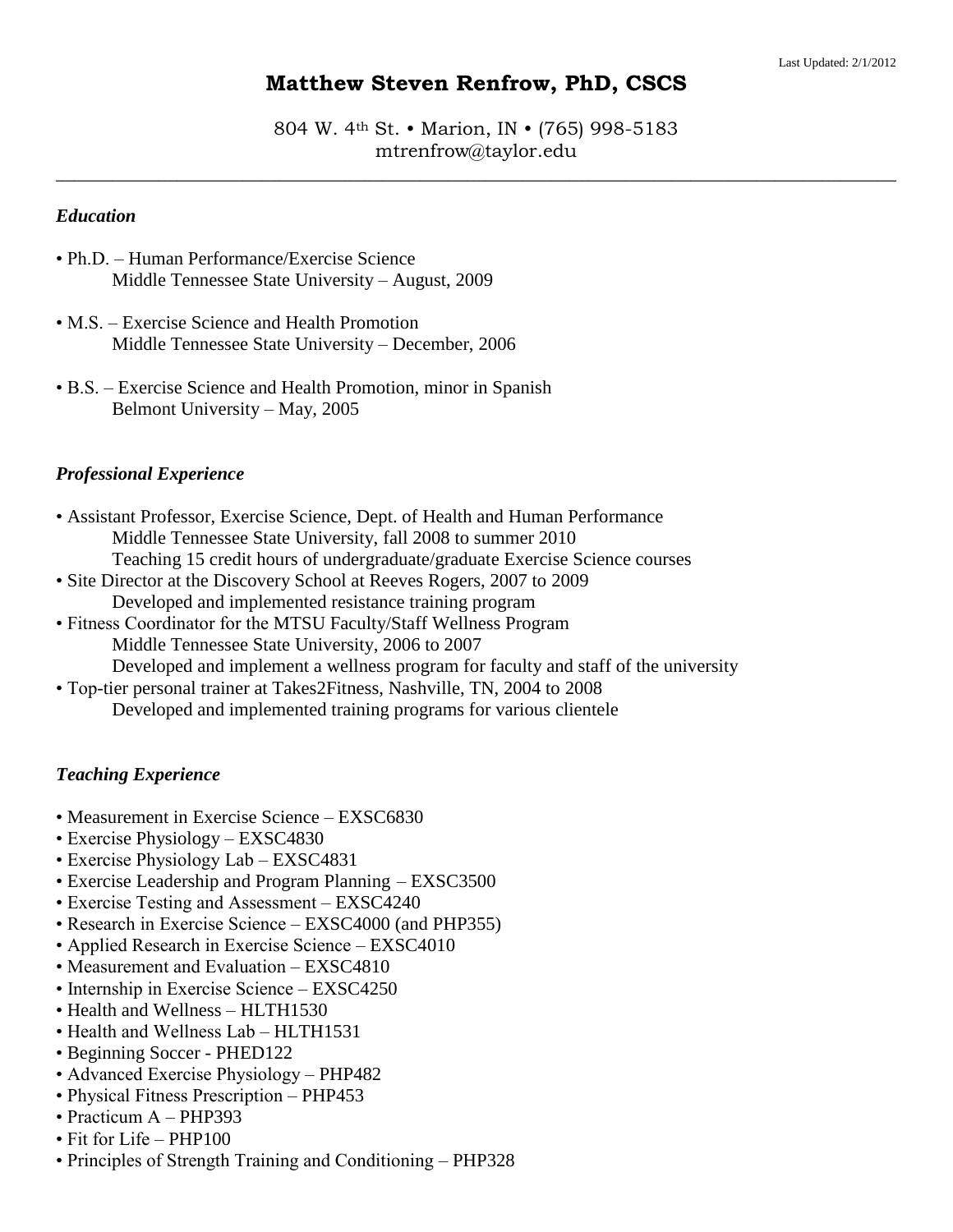### *Research Experience and Interests*

- Reliability and validity of physical activity measurement tools
- Physical activity promotion
- $VO<sub>2</sub>$  max training in children with cerebral palsy
- Morphological and physiological testing of children and adolescents
- Data collection for the TN Dept. of Health leading to generation of TN Healthy Living Index
- Strength and conditioning program improvement in college athletics

### *Publications and Presentations*

- Barreira, T., Kang, M., Caputo, J., Farley, R., Bettle, J., & **Renfrow, M.** (2007, January). Validation of the RT3 monitor to estimate energy expenditure. Presented at the Southeast American College of Sports Medicine Annual Meeting, Charlotte, NC.
- Barreira, T., Kang, M., Caputo, J., Farley, R., Bettle, J., & **Renfrow, M.** (2007, June). Validation of the RT3 monitor to estimate energy expenditure. Presented at the American College of Sports Medicine Annual Meeting, New Orleans, LA. *Medicine and Science in Sports and Exercise Science, 39*(5, Suppl. 1), s181.
- Bettle, J. M., Kang, M., Caputo, J. L., Farley, R. S., **Renfrow, M. S.,** & Barreira, T. V. (2007, June). Evidence of convergent validity of the Actiheart monitor in a free-living setting. Presented at the American College of Sports Medicine Annual Meeting, New Orleans, LA. *Medicine and Science in Sports and Exercise Science, 39*(5, Suppl. 1), s177.
- Kang, M., Caputo, J. L., Farley, R. S., Barreira, T. V., Bettle, J., M., & **Renfrow, M.** (2007, June). Validation of the actiheart monitor during the laboratory setting. Presented at the American College of Sports Medicine Annual Meeting, New Orleans, LA. *Medicine and Science in Sports and Exercise Science, 39*(5, Suppl. 1), s180.
- Barreira, T., Kang, M., Caputo, J., Farley, R., Bettle, J., & **Renfrow, M.** (2009). Validation of the Actiheart monitor for the measurement of physical activity. *International Journal of Exercise Science, 2*(1), 60-71.
- Caputo, J. L., Dell Pruett, M. L., Eveland-Sayers, B. M., Farley, R. S., Fuller, D. K., & **Renfrow, M. S.** (2010, September). School-based resistance training in fifth- and sixth-grade children attending a highachieving school. Presented at the Joint Meeting of the National American Society for Pediatric Exercise Medicine and the European Group for Pediatric Work Physiology, Ontario, Canada.
- **Renfrow, M.,** Eveland-Sayers, B., Farley, R., Fuller, D., & Caputo, J. (2010, October). Resistance training, attitudes toward physical activity, and physical activity in children. Presented at the Midwest Regional Meeting of the American College of Sports Medicine.
- **Renfrow, M.,** Eveland-Sayers, B., Farley, R., Fuller, D., & Caputo, J. (2010, June). Resistance training, attitudes toward physical activity, and physical activity in children. Presented at the National American College of Sports Medicine Conference, Baltimore, Maryland. *Medicine and Science in Sports and Exercise*, *42*(5, Suppl. 1), s498-s499.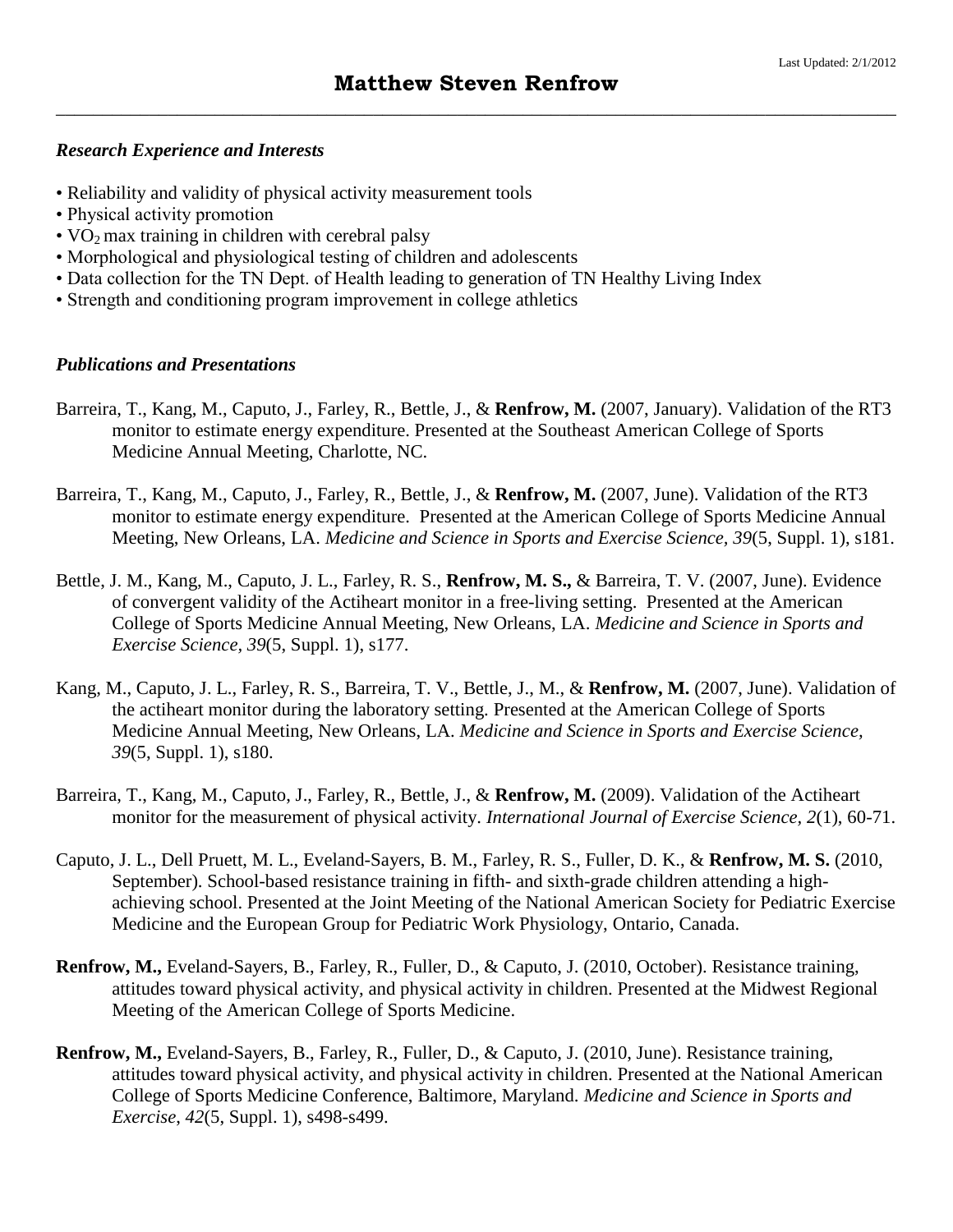- Hutchens, J.G., J.L. Caputo, J.M. Colson, R.S. Farley, **M.S. Renfrow**, Seguin, E.P. (2010). Evaluation of a pilot multidisciplinary community intervention for overweight and obese children. *International Journal of Exercise Science, 3*(3), 150-156.
- **Renfrow, M.**, Caputo, J., Otto, S., Farley, R., & Eveland, B. The relationship between sports participation and health-related physical fitness in middle school and high school students. *The Physical Educator, 68*(3), 118-123.
- **Renfrow, M.,** Eveland-Sayers, B., Farley, R., Fuller, D., and Caputo, J. Resistance training, attitudes toward physical activity, and physical activity in children. In Preparation.
- Barreira, T., **Renfrow, M.,** Kang, M., & Tseh, W. The validity of 7-site skinfold measurements taken by exercise science students. Under Review with the *International Journal of Sports Medicine*.
- **Renfrow, M.,** Barreira, T., Kang, M., & Tseh, W. The validity of 7-site skinfold measurements taken by exercise science students. Accepted for presentation at the National American Association for Health Physical Education, Recreation, and Dance Annual Meeting.

### *Honors*

- Outstanding Doctoral Graduate Teaching Assistant Award in Health and Human Performance recipient, Middle Tennessee State University, 2008
- $1<sup>st</sup> Place Middle Tennessee State University University Wide Scholar's Day$ 1<sup>st</sup> Prize, Poster Presentation Graduate Student Winner, College of Education and Behavioral Sciences Middle Tennessee State University, 2008

### *Professional Involvement*

- ACSM, NSCA, AAHPERD (AAPAR, Research Consortium) Member
- NSCA Certified Strength and Conditioning Specialist (2007-present)
- CPR/AED Certified
- ACSM-PCPFS State Demonstration Center Coordinator for Tennessee (2009-2010)
- Member of MTU's Institutional Review Board (2009-2010)
- Reviewer for the International Journal of Exercise Science (2008-present)
- Reviewer for the Research Quarterly in Exercise and Sport journal (2011-present)
- HHP Departmental Committee on Developing National and International attention (2009-2010)
- HHP Departmental Graduate Faculty Committee (2009-2010)
- Exercise physiology abstract reviewer for the 2011 National AAHPERD Conference
- Guest speaker on Youth Resistance Training for the TN chapter of the NSCA (2010)
- Guest speaker on physical activity and physical fitness for religious organizations (2010-present)
- Grant reviewer for AAHPERD (2011)